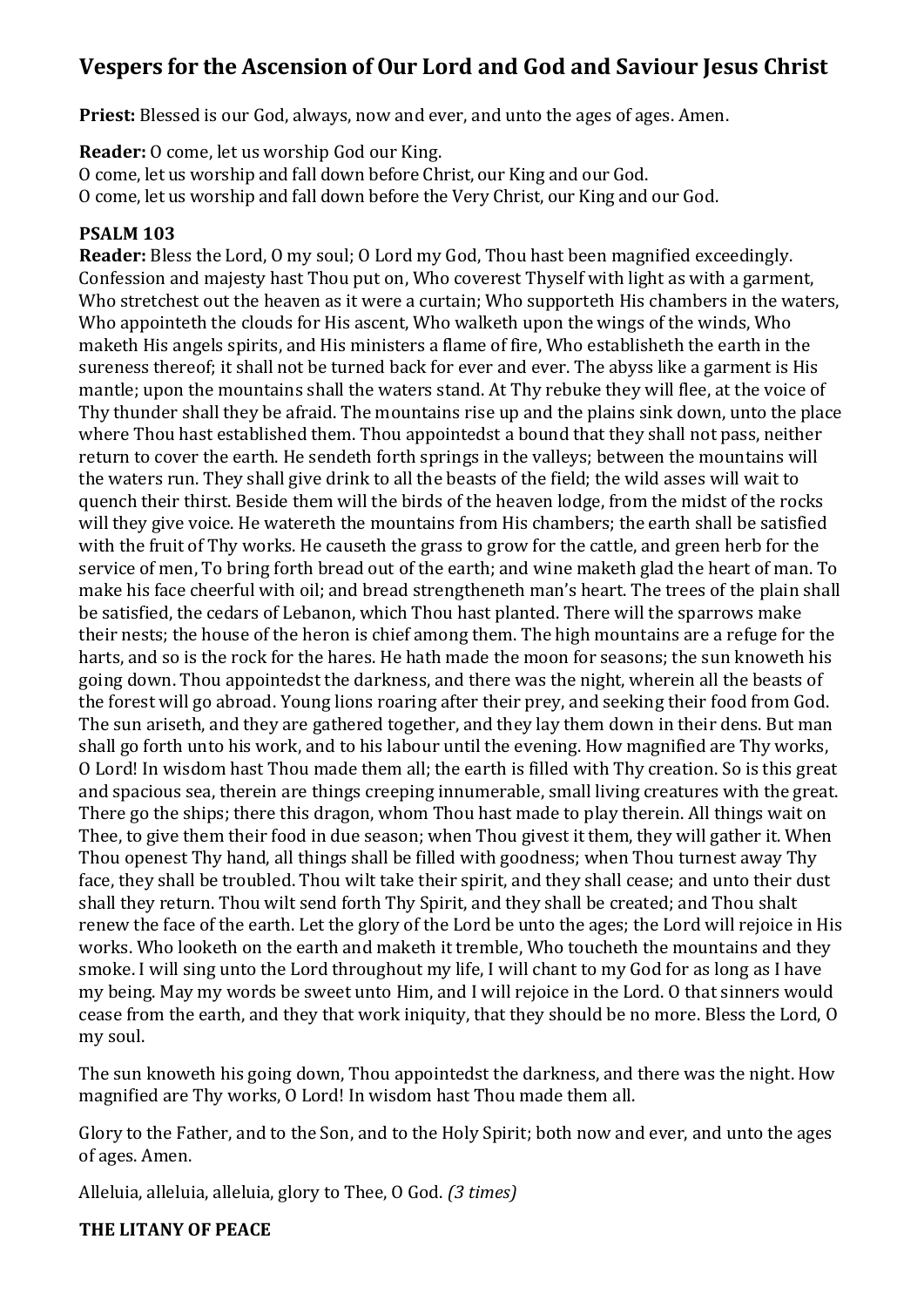# **"LORD I CALL …"**

Lord, I call upon Thee, hear me. Hear me, O Lord. Lord, I call upon Thee, hear me. Receive the voice of my prayer, when I call upon Thee.// Hear me, O Lord.

Let my prayer arise in Thy sight as incense, and let the lifting up of my hands be an evening sacrifice.// Hear me, O Lord.

*Bring my soul out of prison, that I may give thanks to Thy name!* 

The Lord has ascended to heaven that He might send the Comforter into the world. The heavens prepared His throne, and clouds His means of ascent. Angels marvel to see a Man high above them. The Father receives Him Whom He holds, co-eternal, in His bosom. The Holy Spirit commands all His Angels: "Lift up your gates, you princes!"! All you nations, clap your hands:// for Christ has gone up to where He was before!"

*The righteous await me; for Thou wilt deal bountifully with me.* 

*Repeat:* The Lord has ascended to heaven…

*Out of the depths I cry to Thee, O Lord. Lord, hear my voice!* 

The Cherubim were amazed at Thine Ascension, O Lord, beholding Thee, the God Who sits enthroned upon them, ascending upon the clouds; and we glorify Thee, for Thy mercy is good.// Glory to Thee!

*Let Thine ears be attentive to the voice of my supplications!*

*Repeat:* The Cherubim were amazed …

*If Thou, O Lord, shouldst mark iniquity, Lord, who could stand? But there is forgiveness with Thee.* 

Beholding Thine Ascension on the holy mountain, O Christ, the brightness of the Father's glory, we hymn the radiant appearance of Thy countenance; we worship Thy sufferings, we honour Thy Resurrection, as we glorify Thy glorious Ascension.// Have mercy on us!

*For Thy Name's sake I wait for Thee, O Lord. My soul has waited for Thy Word; my soul has hoped on the Lord.* 

*Repeat:* Beholding Thine Ascension on the holy mountain …

*From the morning watch until night, from the morning watch, let Israel hope on the Lord!* 

# **Tone 6** [Music on website]

**Tone 6** [Music on website]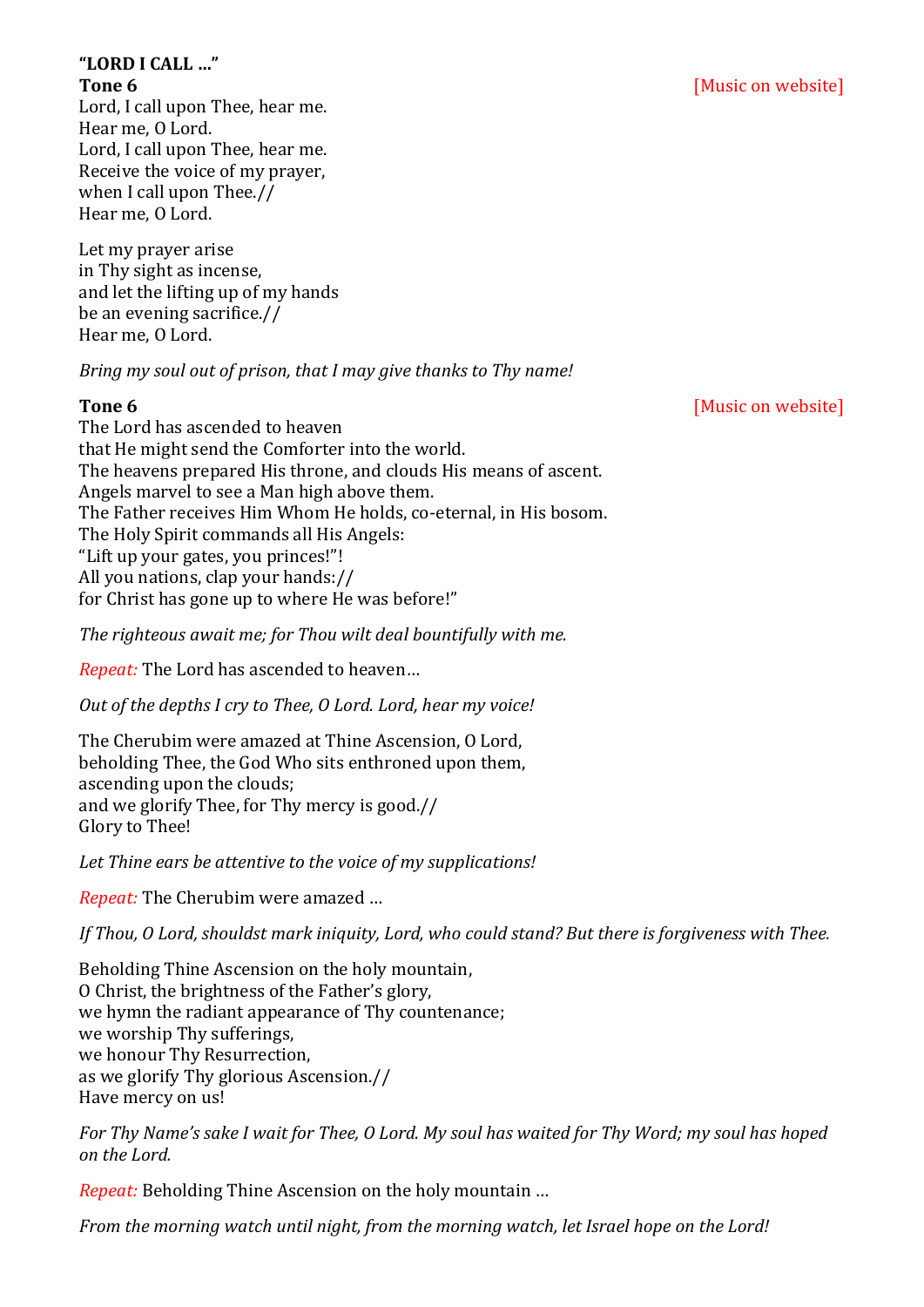Lord, when Thine Apostles saw Thee carried up upon the clouds, they were filled with despondency, O Christ Giver of life: with wailing and tears they lamented and said: "Master, do not leave us orphans, Thy servants whom through pity Thou hast loved, as Thou art compassionate; but, as Thou didst promise, send us Thine all-holy Spirit// to enlighten our souls!"

*For with the Lord there is mercy and with Him is plenteous redemption, and He will deliver Israel from all his iniquities.*

*Repeat:* Lord, when Thine Apostles saw Thee …

*Praise the Lord, all nations! Praise Him, all peoples!*

Lord, when Thou didst fulfil the mystery of Thy dispensation, Thou didst take Thy Disciples with Thee, and were taking them up on to the Mount of Olives; and behold, Thou didst pass through the firmament of heaven. For my sake Thou didst become poor like me, and ascended to the place from where Thou hadst not been parted: // send forth Thine All-holy Spirit to illumine our souls!

*For His mercy is confirmed on us; and the truth of the Lord endureth forever.*

*Repeat:* Lord, when Thou didst fulfil the mystery …

*Glory to the Father, and to the Son, and to the Holy Spirit; both now and ever, and unto ages of ages. Amen.* 

Not parted from the Father's bosom, O sweetest Jesus, and having lived among those on earth as man, today Thou hast been taken up in glory from the Mount of Olives, and exalting in Thy compassion our fallen nature, Thou hast seated it with the Father. Therefore the heavenly ranks of the Bodiless Powers were amazed at the wonder, and beside themselves with fear; and seized with trembling, they magnified Thy love for mankind. With them, we on earth also give glory for Thy condescension to us and Thine Ascension from us; and we supplicate Thee, saying: "At Thine Ascension Thou didst fill with boundless joy the Disciples and the Theotokos who bore Thee; by their prayers make us also worthy of the joy of Thine elect // through Thy great mercy!"

### **THE ENTRANCE WITH THE CENSER**

**Priest:** Wisdom! Stand upright!

#### **O GLADSOME LIGHT**

**Choir:** O Gladsome Light of the holy glory of the Immortal Father, heavenly, holy, blessed, Jesus Christ. Now that we have come to the setting of the sun, and behold the light of evening, we praise God, Father, Son, and Holy Spirit. For meet it is at all times to worship Thee with voices of praise, O Son of God, the Giver of Life; therefore all the world doth glorify Thee.

#### **THE EVENING PROKEIMENON**

**Priest:** Let us attend! Peace be to all! **Choir:** And to thy spirit.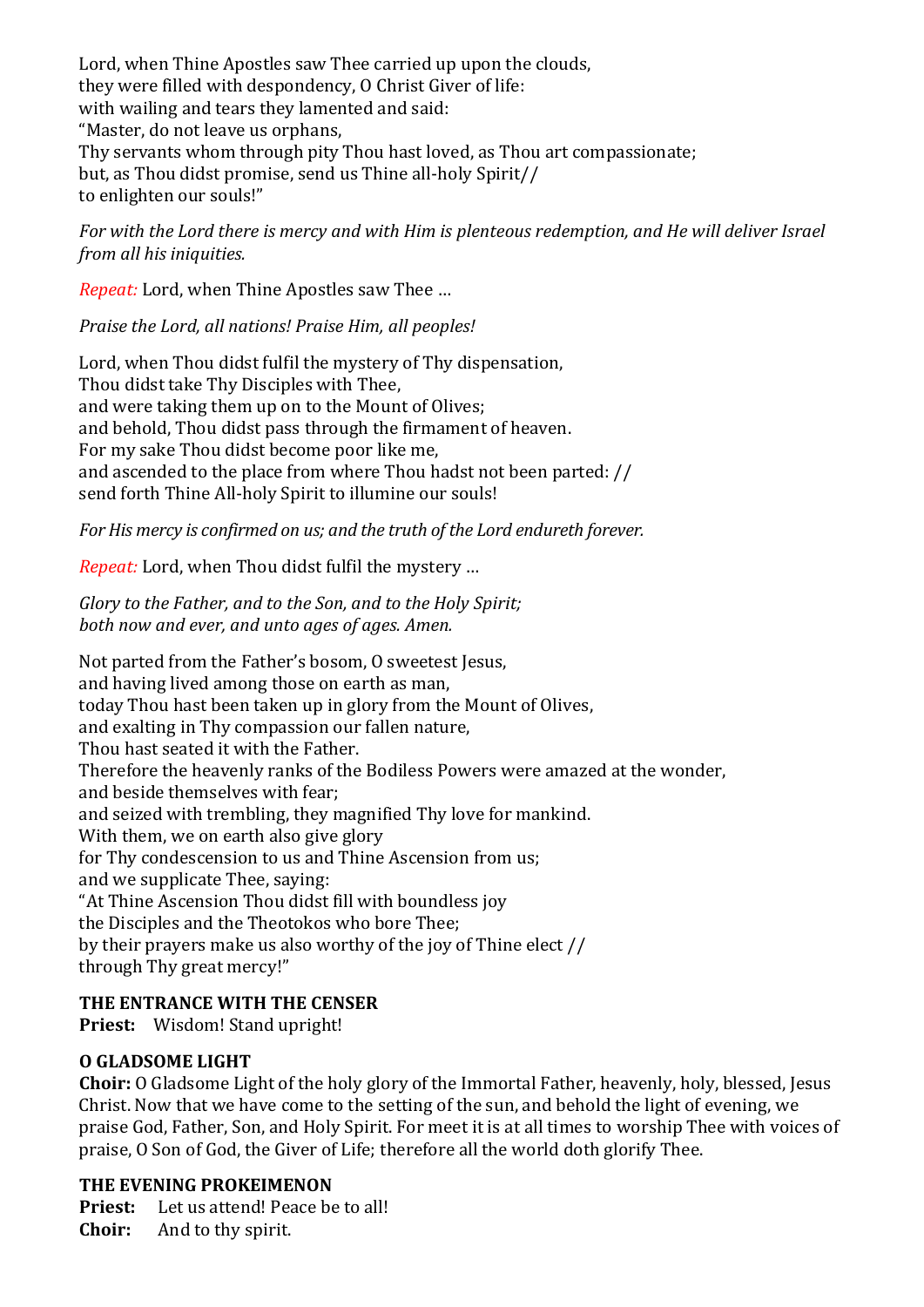**Priest:** The Evening Prokeimenon **Reader:** Save me, O God, by Thy Name and judge me by Thy strength. **Choir:** Save me, O God, by Thy Name and judge me by Thy strength. **Reader:** Hear my prayer, O God, give ear to the words of my mouth. **Choir:** Save me, O God, by Thy Name and judge me by Thy strength. **Reader:** Save me, O God, by Thy Name **Choir:** and judge me by Thy strength.

#### **READINGS**

**Priest:** Wisdom! **Reader:** The Reading from the Prophecy of Isaiah.

**Priest:** Let us attend!

**Reader:** Thus saith the Lord: In the last days the mountain of the Lord shall be manifest, and the house of God shall be on the summits of the mountains, and it shall be exalted above the hills; and all nations shall come to it. And many peoples shall go and say: Come, let us ascend to the mountain of the Lord, and to the house of the God of Jacob; and He will tell us His way, and we will walk in it. [Isaiah 2:2-3]

**Priest:** Wisdom!

**Reader:** The Reading from the Prophecy of Isaiah.

#### **Priest:** Let us attend!

**Reader:** Thus saith the Lord: Go ye, pass through My gates, make ready My pathway and make a way for My people, and cast the stones out of the way; lift up a standard for the nations. For behold, the Lord hath proclaimed to the end of the earth: Say ye to the daughter of Zion: Behold, thy Saviour is come, having His reward with Him and His work before His countenance. And He shall call them a holy people, redeemed of the Lord; and thou shalt be called a city sought out, and not forsaken. Who is this that is come from Edam, with red garments from Bosor, so fair in His apparel? He crieth with mighty strength: I speak of righteousness and saving judgment. Wherefore are Thy garments red, and Thy raiment as if fresh from a trodden winepress? I am full of trodden grape, I have trodden the winepress utterly alone, and of the nations there is not a man with Me. I remembered the mercy of the Lord, I shall recall the virtues of the Lord, the praises of the Lord in all things wherein He recompenseth us. The Lord is a good judge to the house of Israel; He dealeth with us according to His mercy, and according to the multitude of His righteousness. And He said: Are ye not My people? They are My children, and they shall not set Me at nought; and He became for them salvation out of all their affliction. Not an ambassador, nor an Angel, but the Lord Himself saved them, because He loved them and spared them; He Himself redeemed them, and took them up, and lifted them up for all the days of eternity. [Isaiah 62:10-63:3, 7-9]

**Priest:** Wisdom!

**Reader:** The Reading from the Prophecy of Zechariah.

**Priest:** Let us attend!

**Reader:** Thus saith the Lord: Behold, the day of the Lord cometh, and His feet shall stand in that day on the Mount of Olives, which lieth opposite Jerusalem on the side whence is the dawning of the sun. And in that day living water shall come forth out of Jerusalem; half of it toward the former sea, and half of it toward the latter sea; and so shall it be in summer and spring. And the Lord shall be king over all the earth; in that day there shall be one Lord, and His Name one, compassing all the earth, and the wilderness from Gabaah unto Remmon, to the south of Jerusalem. And He shall be exalted and shall remain in that place, from the gate of Benjamin to the place of the first gate, to the gate of Gomor, and to the tower of Anameel, and to the gate of the corners, as far as the king's winepresses. They shall dwell therein; and there shall be no more anything accursed, and Jerusalem shall dwell securely. [Zechariah 14:1, 4, 8-11]

#### **THE EVENING LITANY**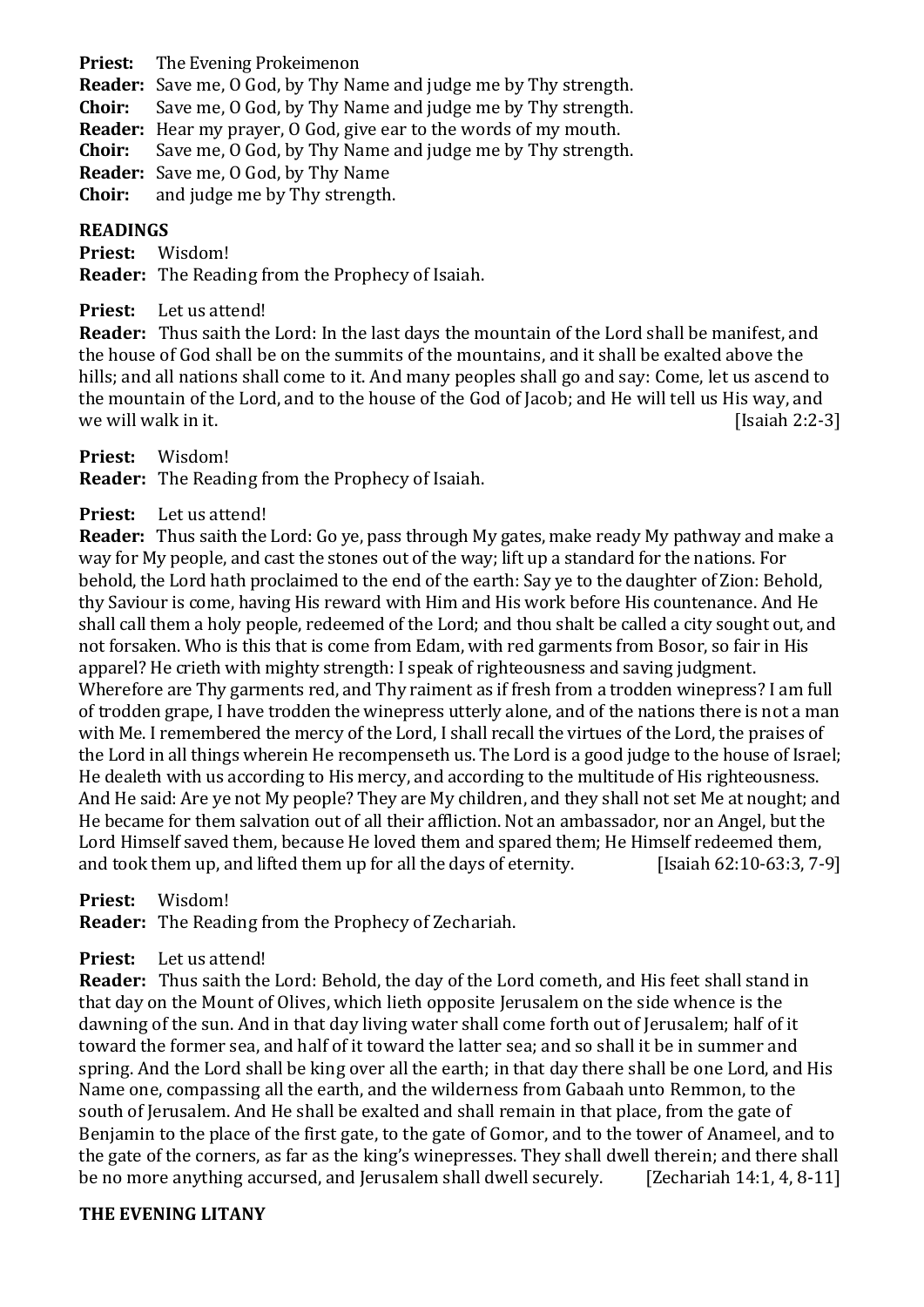## **VOUCHSAFE, O LORD**

**Reader:** Vouchsafe, O Lord, to keep us this evening without sin. Blessed art Thou, O Lord, the God of our fathers, and praised and glorified is Thy name forever. Amen. Let Thy mercy be upon us, O Lord, even as we have set our hope on Thee. Blessed art Thou, O Lord, teach me Thy statutes. Blessed art Thou, O Master, make me to understand Thy statutes. Blessed art Thou, O Holy One, enlighten me with Thy statutes. Thy mercy, O Lord, endureth forever. O despise not the works of Thy hands. To Thee belongeth worship, to Thee belongeth praise, to Thee belongeth glory, to the Father, and to the Son, and to the Holy Spirit, now and ever, and unto ages of ages. Amen.

### **THE LITANY OF SUPPLICATION**

#### **THE PRAYER AT THE BOWING OF THE HEADS**

**Priest:** Peace be to all!

**Choir:** And to thy spirit.

**Priest:** Bow your heads unto the Lord.

**Choir:** To Thee, O Lord.

### *The Priest reads the Prayer at the Bowing of the Heads:*

**Priest:** ... now and ever, and unto the ages of ages. **Choir:** Amen.

# **APOSTICHA**

Thou wast born, as Thou Thyself didst will, Thou didst appear as Thou Thyself desired; Thou didst suffer in the flesh, O our God; Thou didst rise from the dead, having trampled on death. Thou wast taken up in glory, Thou Who dost fill the universe, and Thou didst send us the Divine Spirit,// that we may praise and glorify Thy Godhead.

### *v: All you nations, clap your hands; shout to God with a voice of gladness!*

As Thou wast taken up, O Christ, from the Mount of Olives, the Powers saw it and cried to one another: "Who is this?" And they were told: "This is the Strong and Powerful One, this is He Who is mighty in war, this is truly the King of Glory." "And why are His garments crimson?" "He has come from Bosor, that is, from the flesh." But as God Thou didst sit down at the right hand of Majesty and hast sent us the Holy Spirit // to guide and save our souls.

### *v: God has gone up with a shout; the Lord with the sound of a trumpet!*

Thou didst ascend in glory from the Mount of Olives, O Christ our God, in the presence of Thy Disciples, and sat down at the right hand of the Father, Thou Who in Thy Godhead didst fill the universe; and Thou didst send them the Holy Spirit,// Who enlightens and strengthens and sanctifies our souls.

*Glory to the Father, and to the Son, and to the Holy Spirit; both now and ever, and unto ages of ages. Amen*.

# **Tone 2** [Music on website]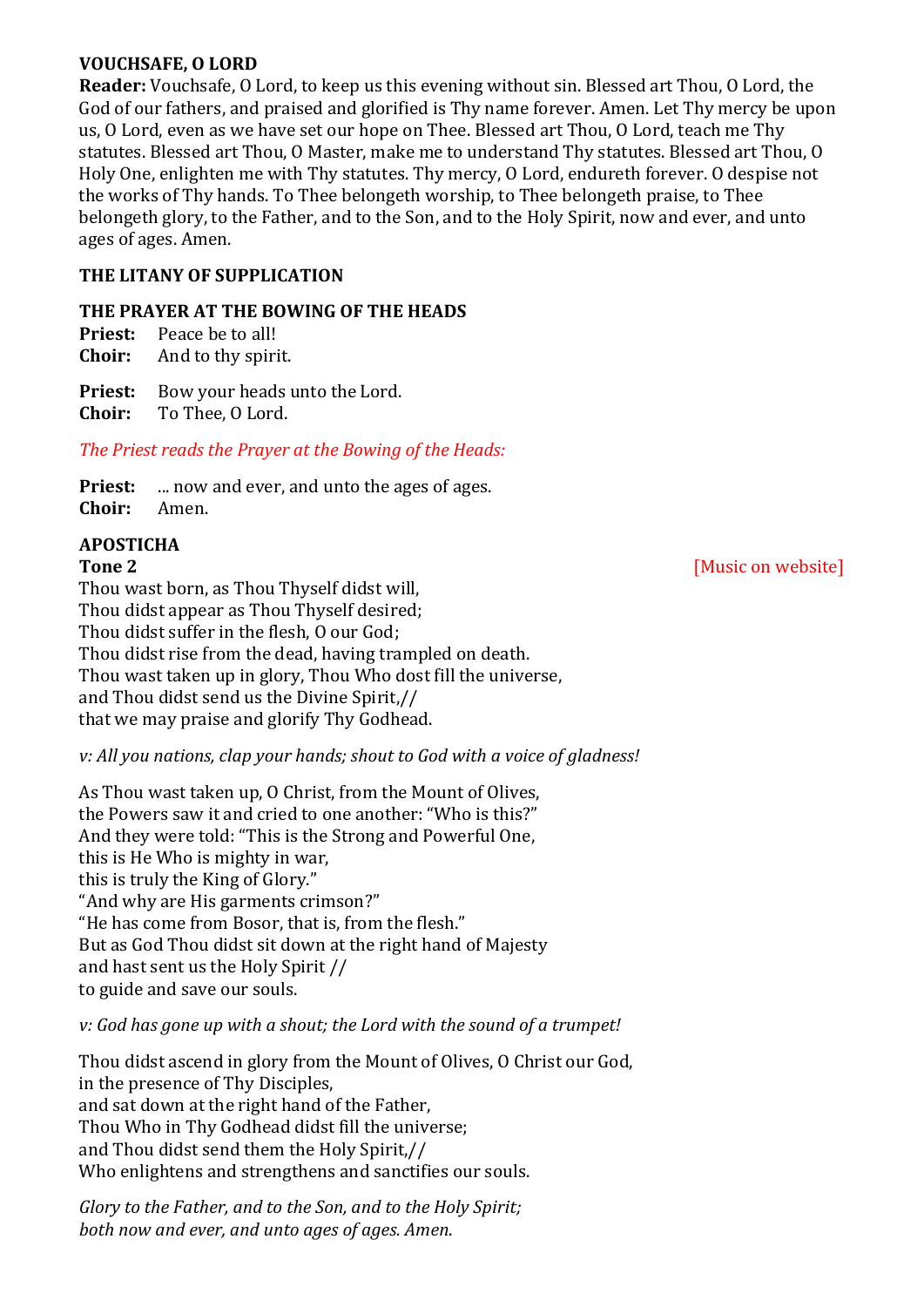#### **Tone 6** *(Aposticha Doxastikon)* **Contract on the Contract of** *[Music on website]*

God has gone up with a shout; the Lord with the sound of a trumpet, to raise up Adam's fallen image, and send the Comforter Spirit,// to sanctify our souls.

#### **THE PRAYER OF SAINT SIMEON, THE GOD-RECEIVER**

**Priest:** Lord, now lettest thou Thy servant depart in peace, according to Thy word; for mine eyes have seen Thy salvation, which Thou hast prepared before the face of all people; to be a light to lighten the Gentiles, and to be the glory of Thy people Israel.

**Reader:** Holy God, Holy Mighty Holy Immortal, have mercy on us. (x 3)

Glory to the Father, and to the Son, and to the Holy Spirit; both now and ever, and unto the ages of ages. Amen.

All-holy Trinity, have mercy on us. Lord, cleanse us from our sins. Master, pardon our iniquities. Holy One, look upon and heal our infirmities for Thy Name's sake.

Lord, have mercy. Lord, have mercy. Lord, have mercy.

Glory to the Father, and to the Son, and to the Holy Spirit; both now and ever, and unto the ages of ages. Amen.

Our Father, who art in heaven, hallowed be Thy name. Thy kingdom come; Thy will be done, on earth as it is in heaven. Give us this day our daily bread, and forgive us our trespasses, as we forgive those who trespass against us. And lead us not into temptation, but deliver us from the evil one.

**Priest:** For thine is the Kingdom, and the power, and the glory, of the Father, and of the Son, and of the Holy Spirit, now and ever and unto the ages of ages. Amen.

### **TROPARION**

**Tone 4** [Music on website]

O Christ God Thou hast ascended in glory, granting joy to Thy disciples by the promise of the Holy Spirit. Through the blessing, they were assured that Thou art the Son of God,// the Redeemer of the world!

*Glory to the Father, and to the Son, and to the Holy Spirit;*

*Repeat:* O Christ God Thou hast ascended in glory …

*Both now and ever, and unto ages of ages. Amen*.

*Repeat:* O Christ God Thou hast ascended in glory …

#### **THE DISMISSAL**

- **Priest:** Wisdom!
- **Choir:** Father, bless.
- **Priest:** Christ our God, He Who is, is blessed, always, now and ever, and unto the ages of ages. **Choir:** Amen.
- **Reader:** Establish, O God, the holy Orthodox Faith and all Orthodox Christians, unto ages of ages. Amen.

**Priest:** Most Holy Theotokos, save us.

**Choir:** More honourable than the Cherubim and more glorious beyond compare than the Seraphim, thou who without defilement gavest birth to God the Word, and art truly Theotokos, we magnify thee.